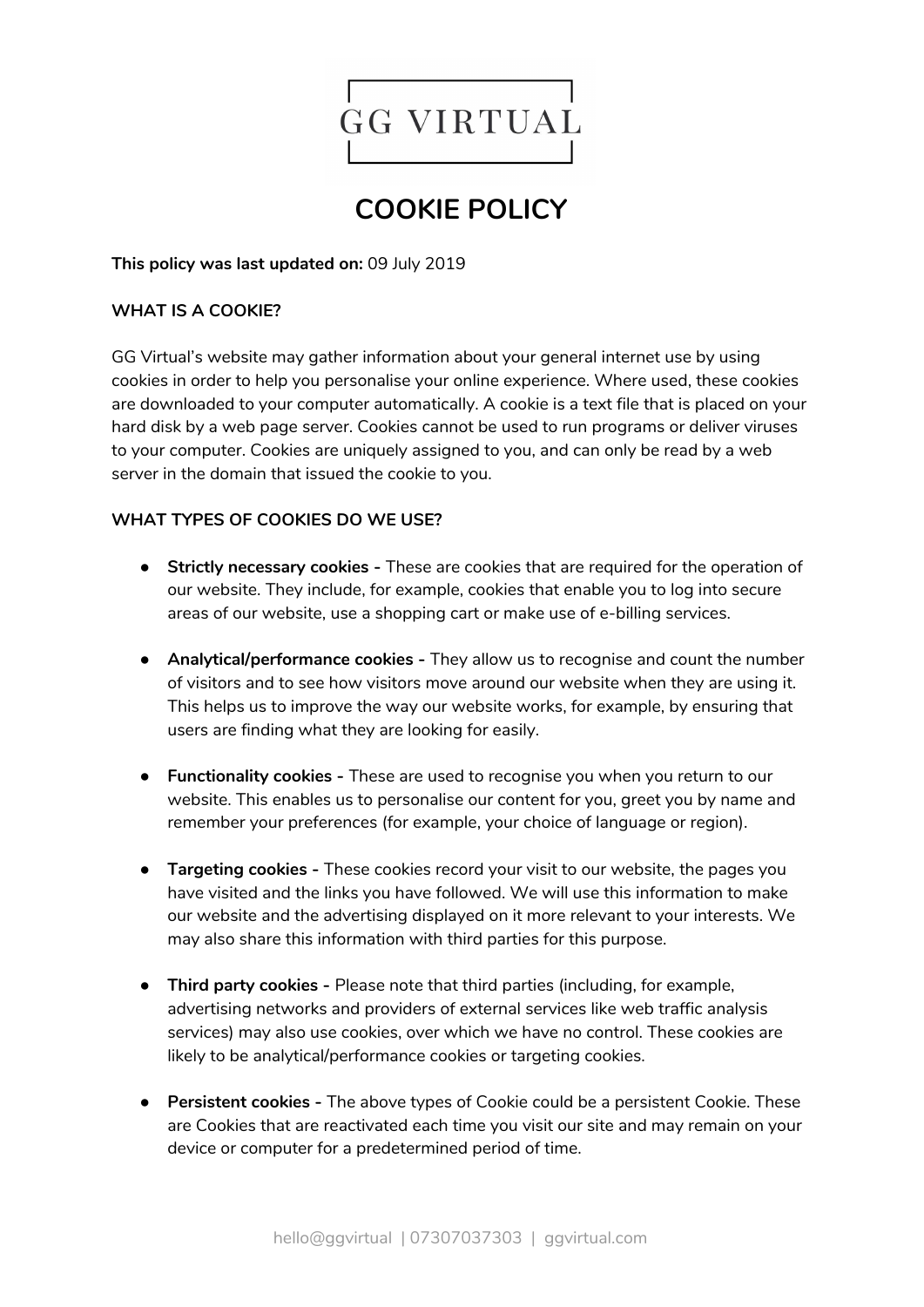

● **Session cookies -** The above types of Cookie could be session Cookie; a Cookie that remains on your computer or device only until you close your browser.

### **WHY DO WE USE COOKIES?**

- **Authentication –** we use cookies to identify you when you visit our website and as you navigate our website
- **Personalisation –** we use cookies to store information about your preferences and to personalise the website for you
- **Security –** we use cookies as an element of the security measures used to protect user accounts, including preventing fraudulent use of login credentials, and to protect our website and services generally
- **Analysis –** we use cookies to help us to analyse the use and performance of our website and services
- **Cookie consent –** we use cookies to store your preferences in relation to the use of cookies more generally.

#### **EXTERNAL THIRD PARTIES**

Some of our service providers also use cookies which may be stored on your computer when you visit our website. These are the third party service providers we use:

- **Google Analytics** use cookies to collect data that helps us understand how people are using the site. We use this information to identify how and where we can improve the customer experience. The data collected through these cookies is anonymous, does not collect specific customer data and is never shared with other third parties. Google's privacy policy is [available](https://www.google.com/policies/privacy/) here.
- **Facebook** uses tracking identifiers paid advertising activity. We use the information collected by these cookies to help us determine where our ads will be most effective online. The data taken is not confidential data. **[Facebook's](https://www.facebook.com/about/privacy/) privacy policy is available** [here.](https://www.facebook.com/about/privacy/)

#### **SHARING WITH SOCIAL NETWORKS**

If you use the buttons that allow you to share products and content via social networks like Twitter and Facebook, these companies may set a cookie on your computer memory. Your interactions with these features are governed by the privacy statement of the company providing it (see [Facebook's](https://www.facebook.com/policies/cookies/) Cookie Policy and [Twitter's](https://help.twitter.com/en/rules-and-policies/twitter-cookies) Cookie Policy).